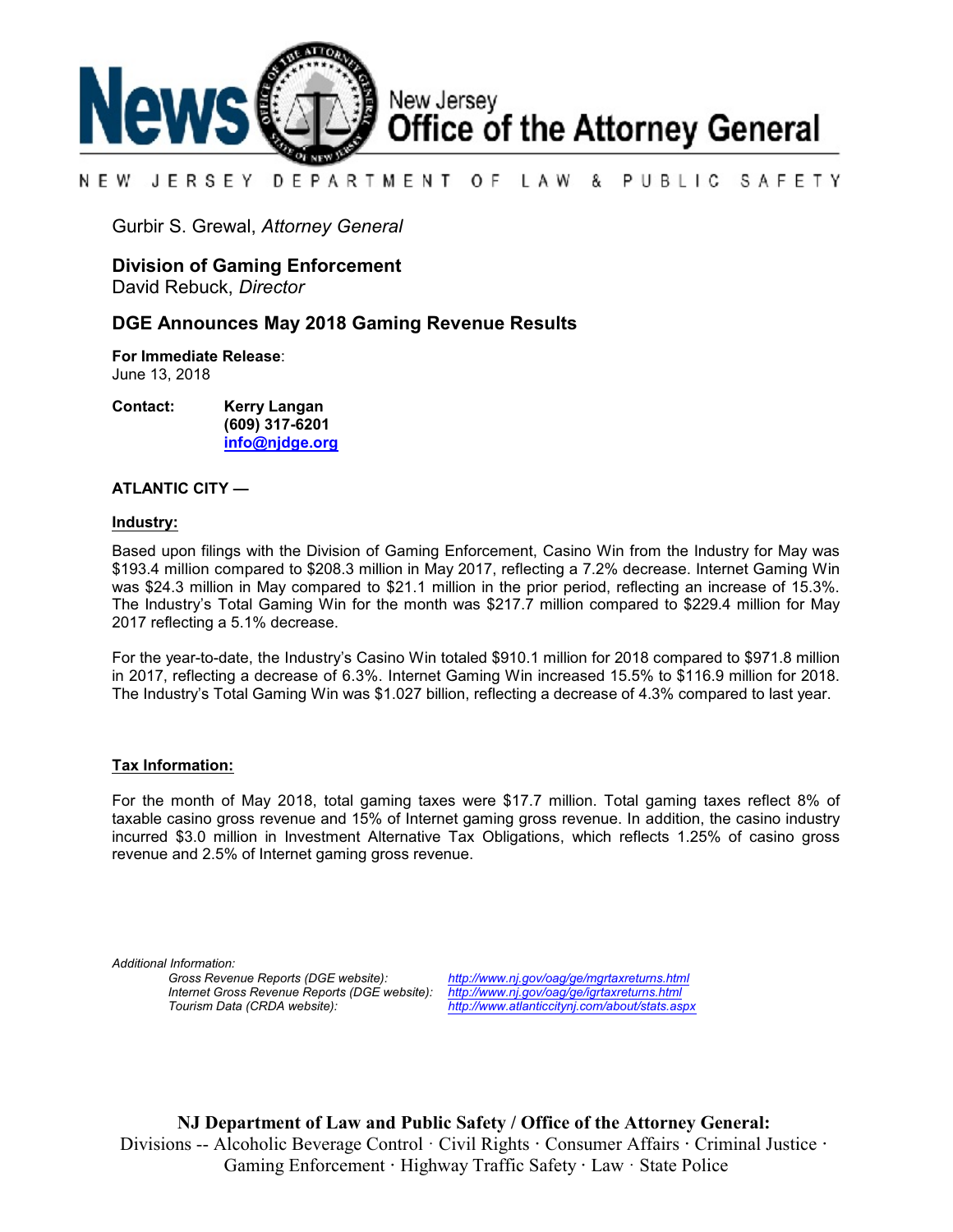# **MAY 2018 STATISTICS**

## *GAMING WIN INFORMATION*

|                                               |                |                           |          |                              | Increase (Decrease) |        |  |  |  |
|-----------------------------------------------|----------------|---------------------------|----------|------------------------------|---------------------|--------|--|--|--|
| <b>May</b>                                    |                | 2018                      |          | 2017                         | \$                  | %      |  |  |  |
| Slot Machine Win                              | $\mathfrak{L}$ | 145, 187, 538             | \$       | 144,000,369                  | 1,187,169           | 0.8    |  |  |  |
| <b>Table Game Win</b>                         |                | 48,206,771                |          | 64,327,268                   | (16, 120, 497)      | (25.1) |  |  |  |
| Casino Win                                    |                | 193,394,309               |          | 208,327,637                  | (14, 933, 328)      | (7.2)  |  |  |  |
| Peer-to-Peer                                  |                | 1,929,693                 |          | 2,119,885                    | (190, 192)          | (9.0)  |  |  |  |
| <b>Other Authorized Games</b>                 |                | 22,372,928                |          | 18,951,363                   | 3,421,565           | 18.1   |  |  |  |
| <b>Internet Gaming Win</b>                    |                | 24,302,621                |          | 21,071,248                   | 3,231,373           | 15.3   |  |  |  |
| <b>Total Gaming Win</b>                       |                | 217,696,930               | \$       | 229,398,885                  | (11, 701, 955)      | (5.1)  |  |  |  |
|                                               |                |                           |          |                              |                     |        |  |  |  |
| <b>May YTD</b>                                |                |                           |          |                              |                     |        |  |  |  |
| Slot Machine Win                              | \$             | 652,650,962               | \$       | 678,748,089                  | (26,097,127)        | (3.8)  |  |  |  |
| Table Game Win<br>Casino Win                  |                | 257,492,806               |          | 293,055,115                  | (35, 562, 309)      | (12.1) |  |  |  |
|                                               |                | 910, 143, 768             |          | 971,803,204                  | (61,659,436)        | (6.3)  |  |  |  |
| Peer-to-Peer                                  |                | 9,381,147                 |          | 10,850,089                   | (1,468,942)         | (13.5) |  |  |  |
| <b>Other Authorized Games</b>                 |                | 107,474,910               |          | 90,330,804                   | 17,144,106          | 19.0   |  |  |  |
| Internet Gaming Win                           |                | 116,856,057               |          | 101,180,893                  | 15,675,164          | 15.5   |  |  |  |
| <b>Total Gaming Win</b>                       |                | 1,026,999,825             |          | \$1,072,984,097              | (45, 984, 272)      | (4.3)  |  |  |  |
|                                               |                |                           |          |                              |                     |        |  |  |  |
| <b>GROSS REVENUE TAX AND CRDA OBLIGATIONS</b> |                |                           |          |                              |                     |        |  |  |  |
|                                               |                | Total<br>Gaming Taxes (a) |          | Total IAT<br>Obligations (b) |                     |        |  |  |  |
| May 2018<br>YTD May 2018                      | \$<br>\$       | 17,725,437<br>84,398,198  | \$<br>\$ | 3,019,170<br>14,295,645      |                     |        |  |  |  |

(a) Total Gaming Taxes reflect 8% of taxable casino gross revenue and 15% of Internet gaming gross revenue. Taxable casino gross revenue reflects casino gross revenue less the deduction for eligible promotional gaming credits. Gross Revenue is not Win, is unaudited, and subject to adjustment. Year-to-Date Gross Revenue amount includes any amendments received since the prior monthly press release.

(b) Total IAT Obligations reflect 1.25% of casino gross revenue and 2.5% of Internet gaming gross revenue.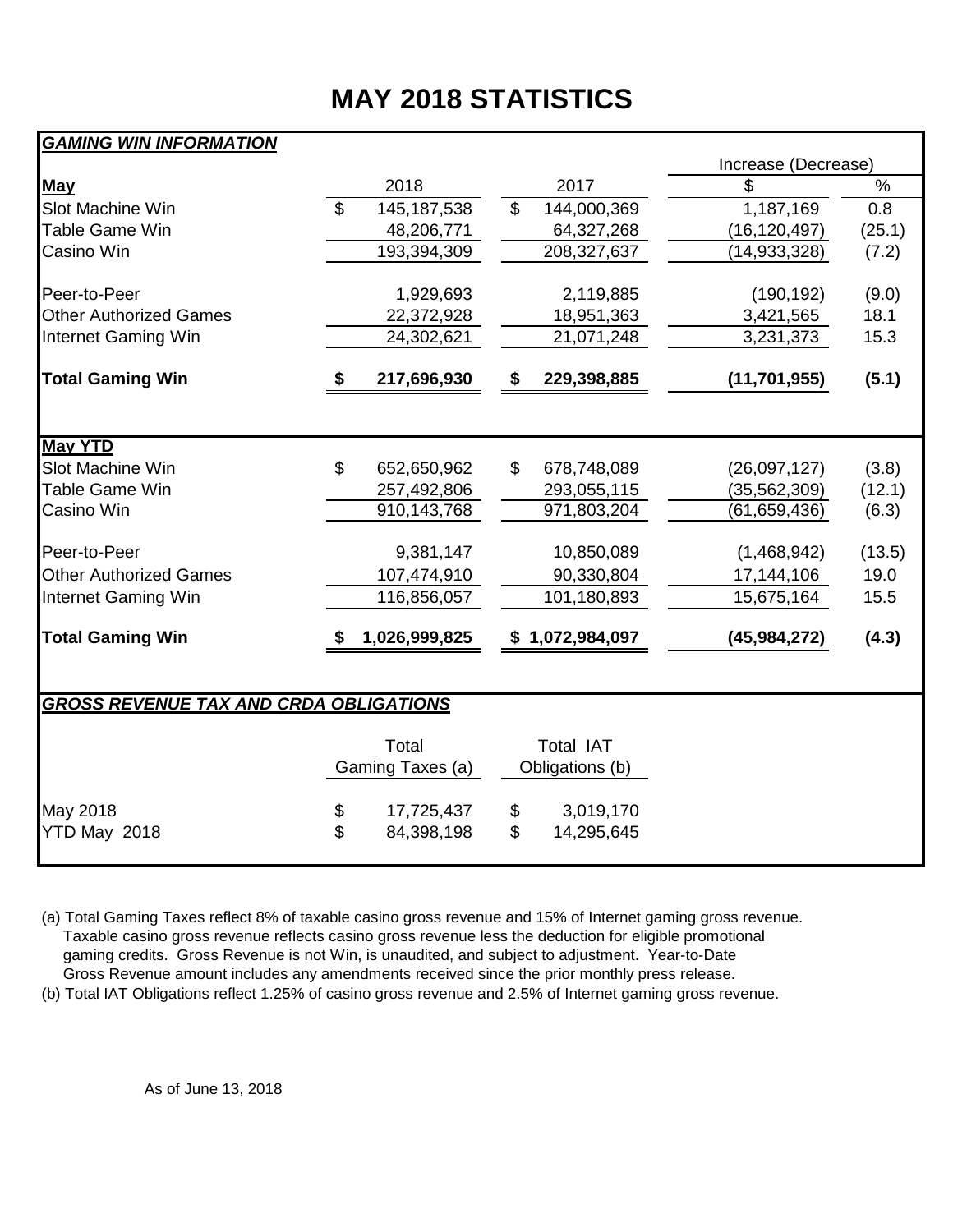### **THE ATLANTIC CITY CASINO INDUSTRY MONTHLY WIN COMPARISON FOR THE MONTH ENDED MAY 2018 VERSUS 2017**

|                        | <b>CASINO WIN</b> |             |    | <b>INCREASE</b><br>(DECREASE) |      | <b>INTERNET GAMING WIN</b> |              | <b>INCREASE</b><br>(DECREASE) | <b>TOTAL GAMING WIN</b>  |        |    |              | <b>INCREASE</b><br>(DECREASE) |             |        |
|------------------------|-------------------|-------------|----|-------------------------------|------|----------------------------|--------------|-------------------------------|--------------------------|--------|----|--------------|-------------------------------|-------------|--------|
|                        |                   | 2018        |    | 2017                          | $\%$ |                            | 2018         | 2017                          |                          | $\%$   |    | 2018         | 2017                          |             | $\%$   |
| <b>Bally's AC</b>      | \$                | 16,061,178  | S. | 18,140,795                    |      | (11.5)                     | \$<br>$\sim$ | \$                            | $\overline{\phantom{a}}$ | n/a    | \$ | 16,061,178   | \$                            | 18,140,795  | (11.5) |
| Borgata                |                   | 61,435,958  |    | 68,368,352                    |      | (10.1)                     | 4,581,370    |                               | 3,496,524                | 31.0   |    | 66,017,328   |                               | 71,864,876  | (8.1)  |
| Caesars                |                   | 22,282,635  |    | 29,440,699                    |      | (24.3)                     |              |                               |                          | n/a    |    | 22, 282, 635 |                               | 29,440,699  | (24.3) |
| Caesars Interactive NJ |                   |             |    |                               |      | n/a                        | 4,091,429    |                               | 3,641,345                | 12.4   |    | 4,091,429    |                               | 3,641,345   | 12.4   |
| Golden Nugget          |                   | 19,723,395  |    | 18,663,492                    |      | 5.7                        | 8,600,364    |                               | 5,915,167                | 45.4   |    | 28,323,759   |                               | 24,578,659  | 15.2   |
| Harrah's               |                   | 27,452,557  |    | 29,549,547                    |      | (7.1)                      |              |                               |                          | n/a    |    | 27,452,557   |                               | 29,549,547  | (7.1)  |
| Resorts                |                   | 15,524,978  |    | 15,341,870                    |      | 1.2                        |              |                               |                          | n/a    |    | 15,524,978   |                               | 15,341,870  | 1.2    |
| <b>Resorts Digital</b> |                   |             |    |                               |      | n/a                        | 3,627,312    |                               | 4,008,466                | (9.5)  |    | 3,627,312    |                               | 4,008,466   | (9.5)  |
| Tropicana              |                   | 30,913,608  |    | 28,822,882                    |      | 7.3                        | 3,402,146    |                               | 4,009,746                | (15.2) |    | 34, 315, 754 |                               | 32,832,628  | 4.5    |
| <b>Total: Industry</b> |                   | 193,394,309 |    | 208, 327, 637                 |      | (7.2)                      | 24,302,621   | \$                            | 21,071,248               | 15.3   |    | 217,696,930  |                               | 229,398,885 | (5.1)  |